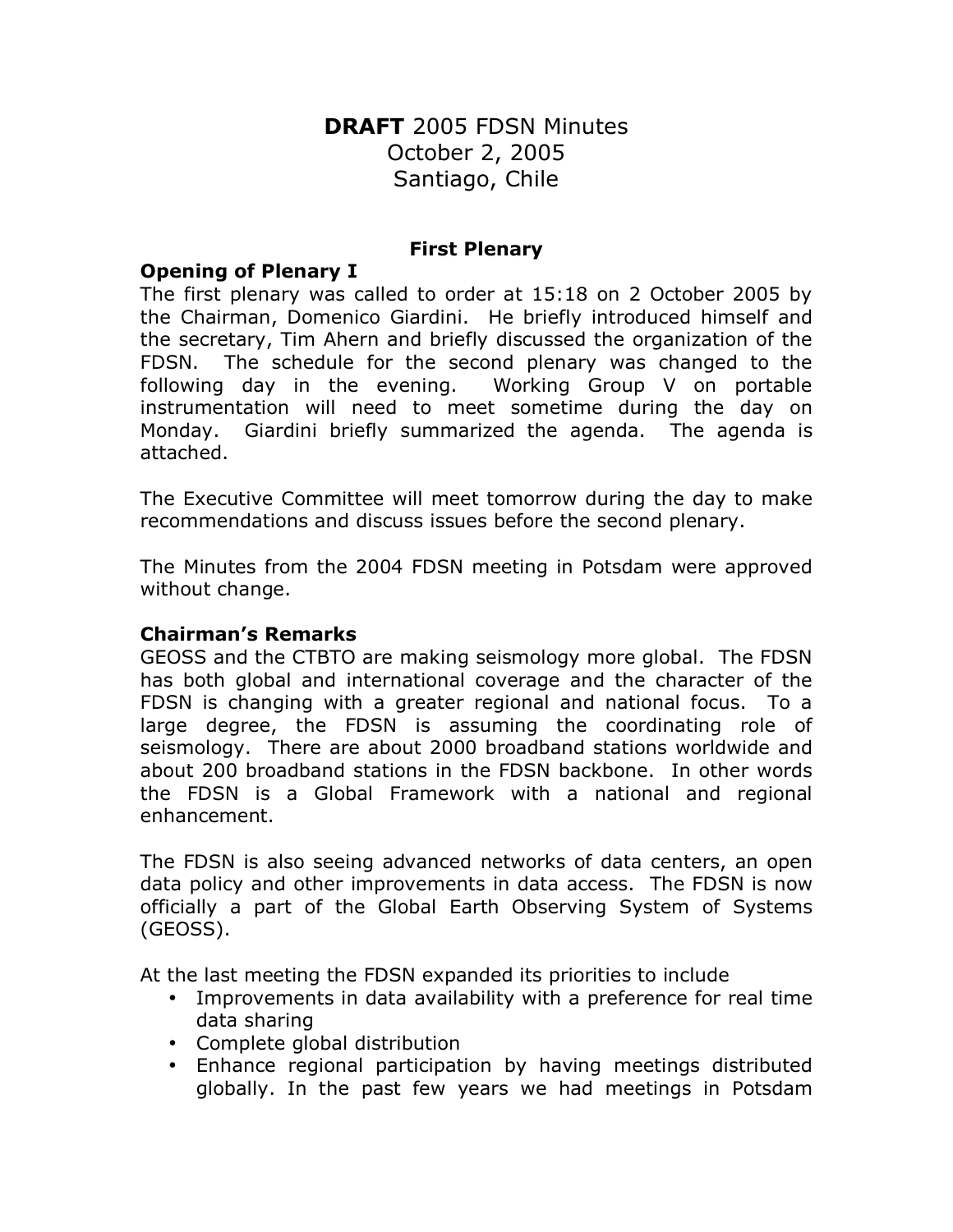where eastern European countries joined the FDSN in large numbers. This year the assembly is in South America with a specific desire to increase S. American and Central American participants in the FDSN. Next year our goal is to have the meeting in SE Asia where we can reach out to networks in that part of the world.

- Maintenance of high quality standards in FDSN data streams.
- GEOSS

Giardini highlighted the enhanced membership from Europe, Africa, Asian and the Americas as an example of the new directions of the FDSN being obvious. This year we will see new members from Europe with Spain, the United Kingdom and the reinstatement of Russia as an active member. In Asia we see Tajikistan, Thailand and Indonesia as desirable new members. In Africa, the FDSN can work closely with AfricaArray. Giardini highlighted this year's memberships and next year's focal points for new members.

Giardini discussed the role of the Working Groups and asked the Steering Committee members if they thought there should be a GEOSS working group. He mentioned that the FDSN now has official representatives to all the GEOSS working groups.

He highlighted Open Issues the FDSN must still discuss

- Regional versus global
- What is the FDSN today?
- Should the FDSN change its name?
- What should the FDSN contributions to GEOSS be?
- How can the impact of the FDSN be increased?
- Should the FDSN backbone of high quality stations be increased from 200 to perhaps 300?
- Are there specific areas where the station density should be increased, such as Thailand?

What is the FDSN today? There is an increasing role of regional networks resulting in some cases with less strict adherence to standards. We need to identify the political role of the FDSN in the CTBTO and GEOSS frameworks. Giardini discussed what GEOSS is and what the current status of GEOSS is. He summarized the overall objectives of GEOSS in his PowerPoint presentation. He highlighted what the FDSN can contribute to the GEOSS effort.

In conclusion, the chairman summarized the ways to increase the impact of the FDSN such as

• Active participation in international organizations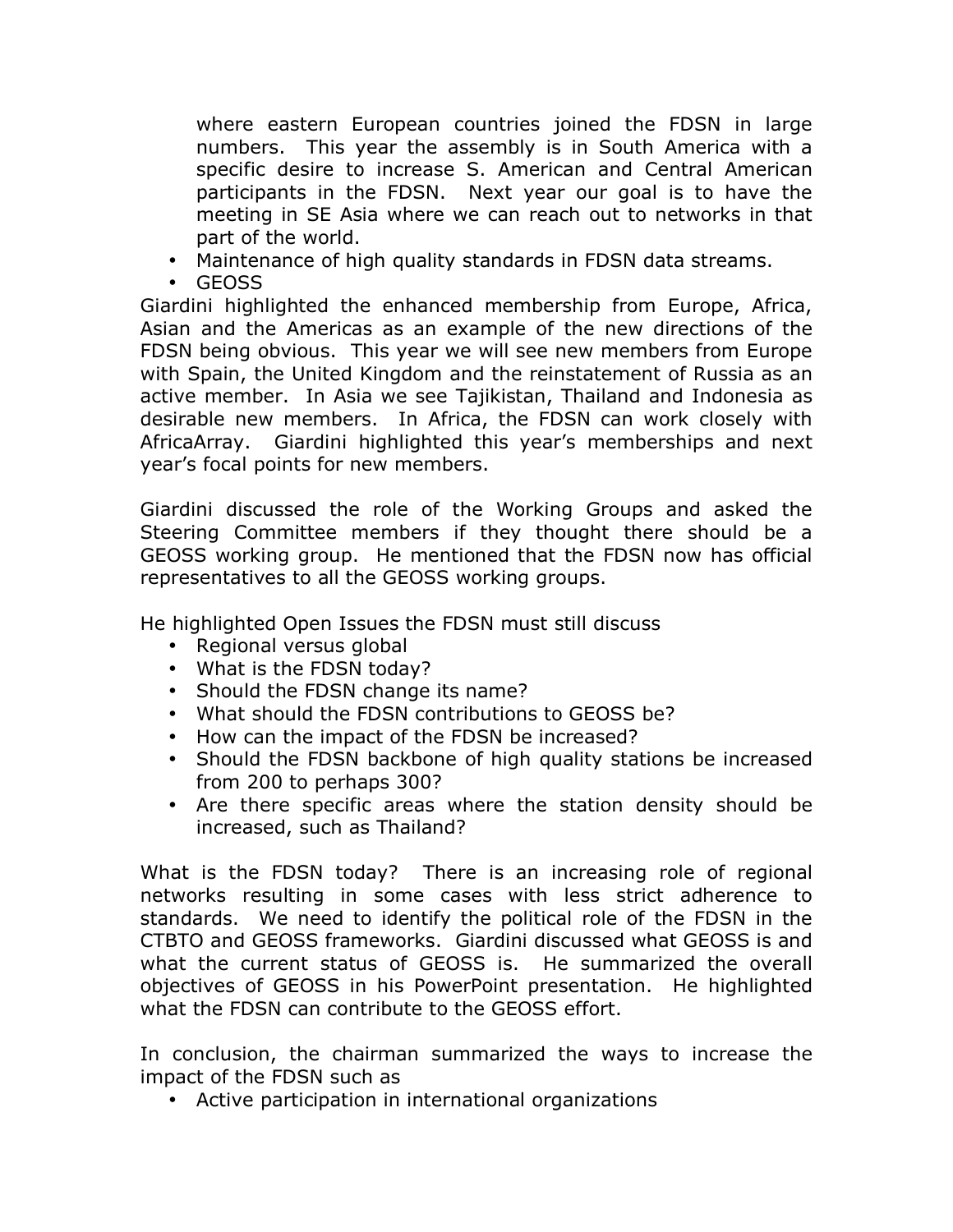- Better communication to its members
- Lobbying for regional and global seismology
- A presence at major scientific assemblies

• Enhancing Education and Outreach efforts

And two questions

- Should we attempt to gain governmental recognition
- Should we have a budget?

This ended the chairman's report.

Tsuboi next discussed the FDSN station list and some ways needed to improve the existing spreadsheet to better represent the FDSN stations. He stressed the need for networks to improve the way they report station information to him. He proposed to have WGI meet Monday at 9AM and report back at the second plenary.

Ahern then gave a brief summary of the FDSN archive. He indicated that most networks that were FDSN members before 2004 had contributed data recently to the FDSN archive at IRIS. Members that had joined since 2004 had in general not contributed and data yet and so it is time to press the newer members to make their contributions. He indicated that data archiving from the FDSN continue to grow and the FDSN archive at IRIS continues to support distribution of data to the international community. Of the 200,000 shipments that are

projected this year, roughly 60,000 of them will go outside the United States primarily to FDSN member countries. France has become the country making the most requests from the FDSN outside the United States.

Butler raised the question directed toward whether or not the FDSN should standardize the communication protocols used to access data in real time.

#### **New Network Reports**

Christa von Hillebrandt gave a report about MIDAS as she showed the current status of Middle America stations. 9 new Caribbean stations are to be installed as part of the tsunami initiative within the Caribbean region. There could be up to 70 broadband stations in the region by the end of 2006.

Ecuador will have 25 new stations and will make 3 BB stations available to the FDSN. The funding for this effort came from JICA in Japan and Canada. Updated information was made for Nicaragua indicating that El Salvador, Guatemala and Panama are actively improving their networks.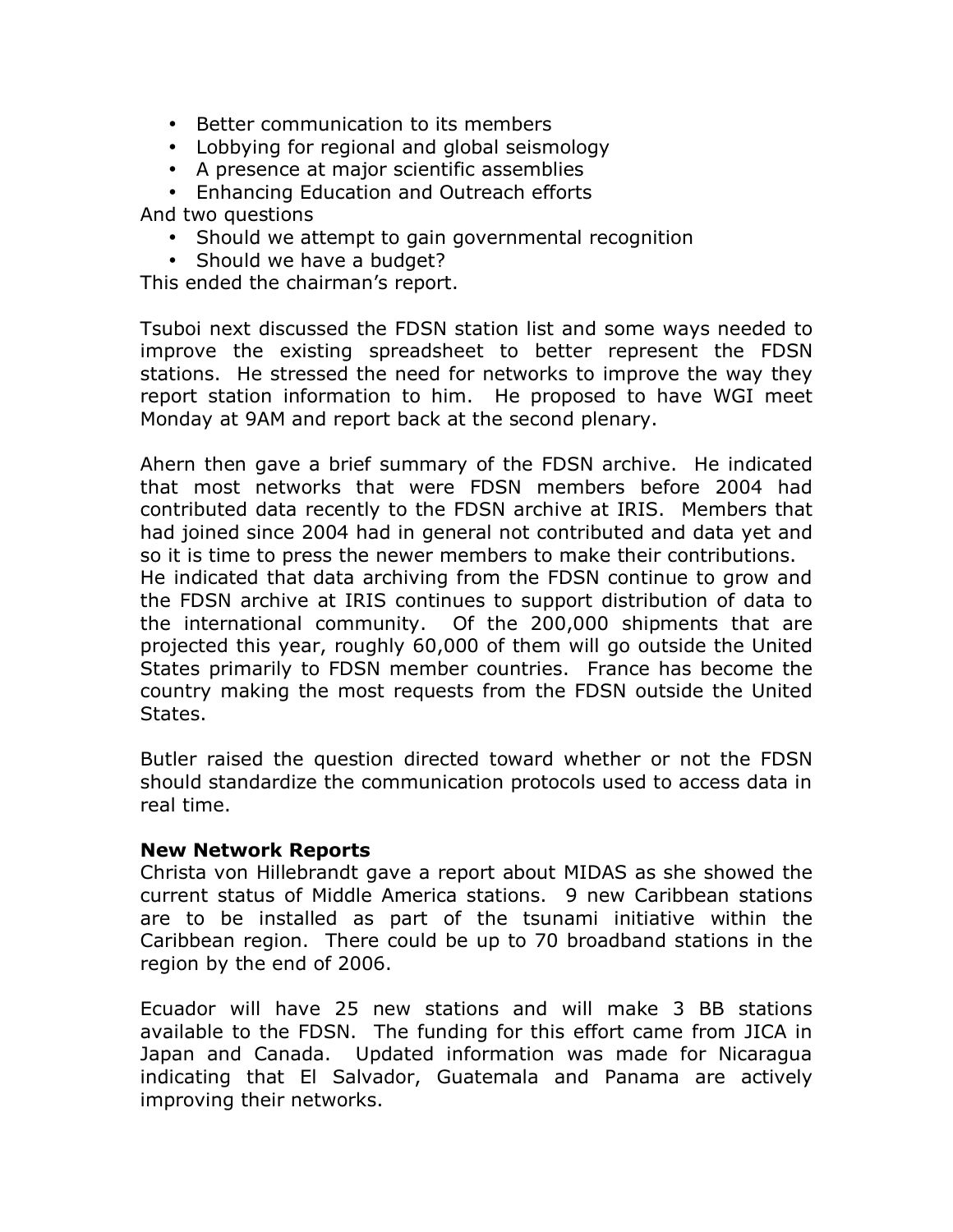The following countries and organizations were then approved for FDSN membership:

- Ecuador,
- Costa Rica
	- o The Costa Rican Electric Utility was accepted as an FDSN member.
- Nicaragua (Instituto Nicaragüense Estudios Territoriales (INETER), Nicaraguan Geosciences Institute was accepted. They run SEEDlink and hopes to make all stations open.
- Jamaica was accepted as a new member. They currently run 12 short period stations but they hope to make them digital soon. They will have one BB station as a result of the tsunami initiative.
- Berkeley Digital Seismographic Network (BDSN). They have 27 stations either STS1 or STS2. They have GPS at all stations and some stations have electro-magnetic sensors. Romanowicz highlighted the processing system, mentioned the collaboration with the California Integrated Seismic Network (CISN) and mentioned their contributions to the USArray effort and to the ANSS backbone in the United States. The BDSN was accepted as an FDSN member.
- Columbia
	- o Ingeomenus was accepted.
	- o OSSO the observatory in Cali was accepted.
- The BGS in the United Kingdom was accepted as a member. The have 150 short period stations and 4 broadband stations. Their goal is to have 40 broadband stations.
- Spain (ROA, Royal Naval Institute and Observatory) running the Western Mediterranean was accepted for membership.
- Malaysia was accepted for membership and they are already submitting data to the FDSN Archive from three stations.
- Thailand was accepted for membership
- Indonesia was accepted for membership
- South Africa was accepted for membership and they will nominate two stations for submission to the FDSN archive.
- Tajikistan was accepted for membership.

We deferred action on the following two organizations either because a real request had not yet been received or the situation was unclear.

- Costa Rica
	- o RSN will have 10 stations coming in real time soon but the University did not yet request to join the FDSN.
	- o Trinidad and Tobago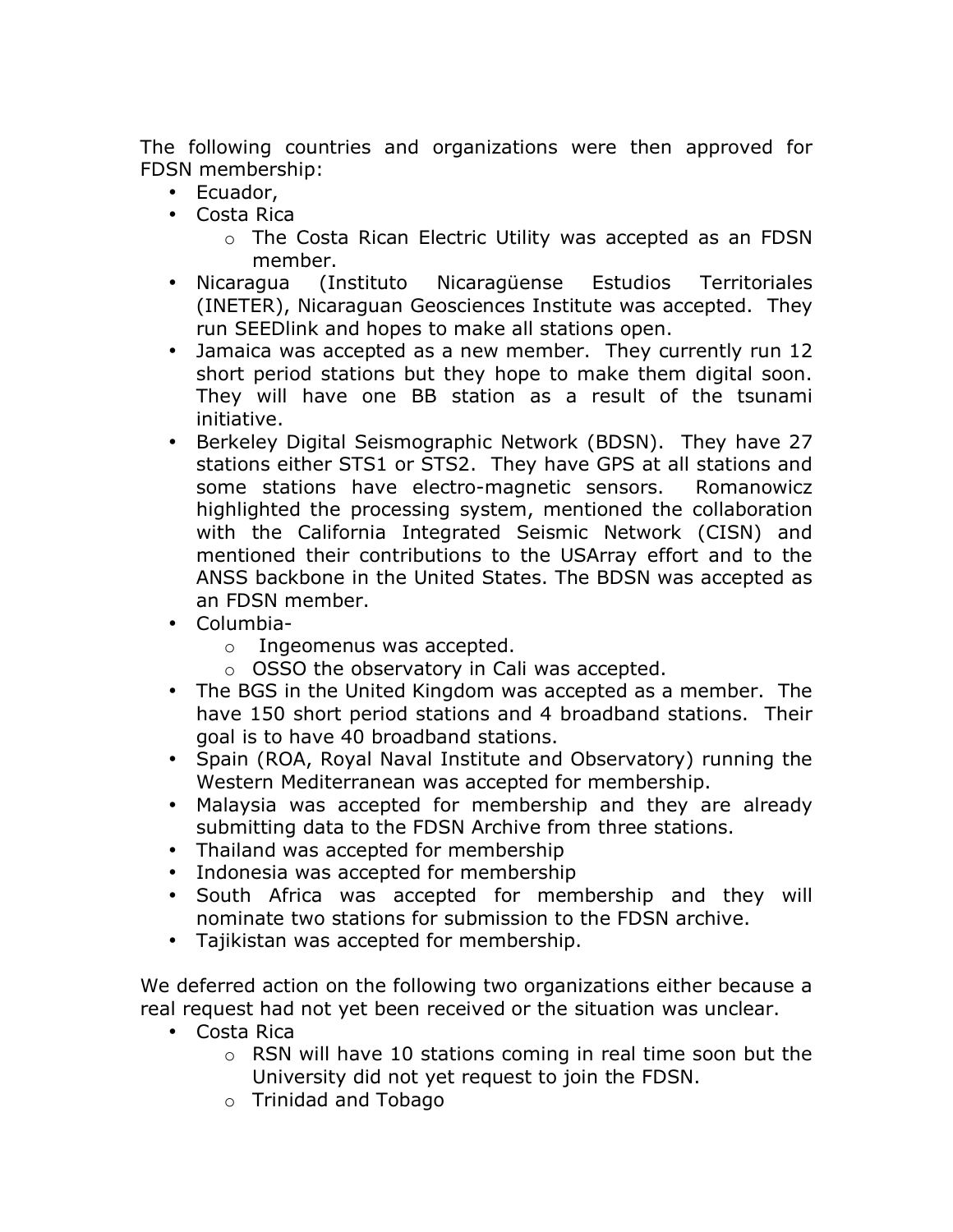It was mentioned that it would be important to contact Cape Verde Islands to see if they might wish to join the FDSN.

Tsuboi reported that there has been little action in the area of synthetic seismograms.

Butler encouraged the engagement of the FDSN members with their national GEOSS efforts. The involvement of FDSN members in GEOSS was also stressed by the chairman.

It was agreed that we should establish an email list server for distribution of GEOSS documents. We will also link key GEOSS documents on the FDSN web site for FDSN members.

On the topic of the name of the FDSN, Gregersen felt that it was important to keep the FDSN acronym. Many members felt that we should keep our broadband focus. Schweitzer wanted to table the issue. Giardini said that the FDSN executive committee would discuss the issue of the FDSN name and we would revisit this at the  $2^{nd}$ Plenary.

On the topic of the FDSN backbone the issues to be considered were the expansion of the backbone in terms of the number of stations, the goal of making this a real time network, maintain the high quality of the network and to insure that the FDSN backbone was properly documented with metadata in FDSN SEED format. This issue was referred to the WG I for consideration.

A brief summary of a suggested FDSN information strategy was presented by Ahern. It included the idea of email list servers that should be coordinated with other groups such as the ISC, a quarterly Newsletter in electronic format might also be used to promote and inform others of FDSN activities. Ahern indicated that the IRIS DMC webmaster could assume the coordinating role for this Newsletter.

It was determined that the  $2<sup>nd</sup>$  Plenary would be held in the convention center at 6PM. The room should be in M2 but users were encouraged to check at the meeting. The Executive Committee will meet at 12:00 on Monday to discuss a variety of issues. It was also determined that those interested in participating in WG V should meet at 12:30 in the Foyer of the Convention Center.

The meeting was adjourned at approximately 18:00.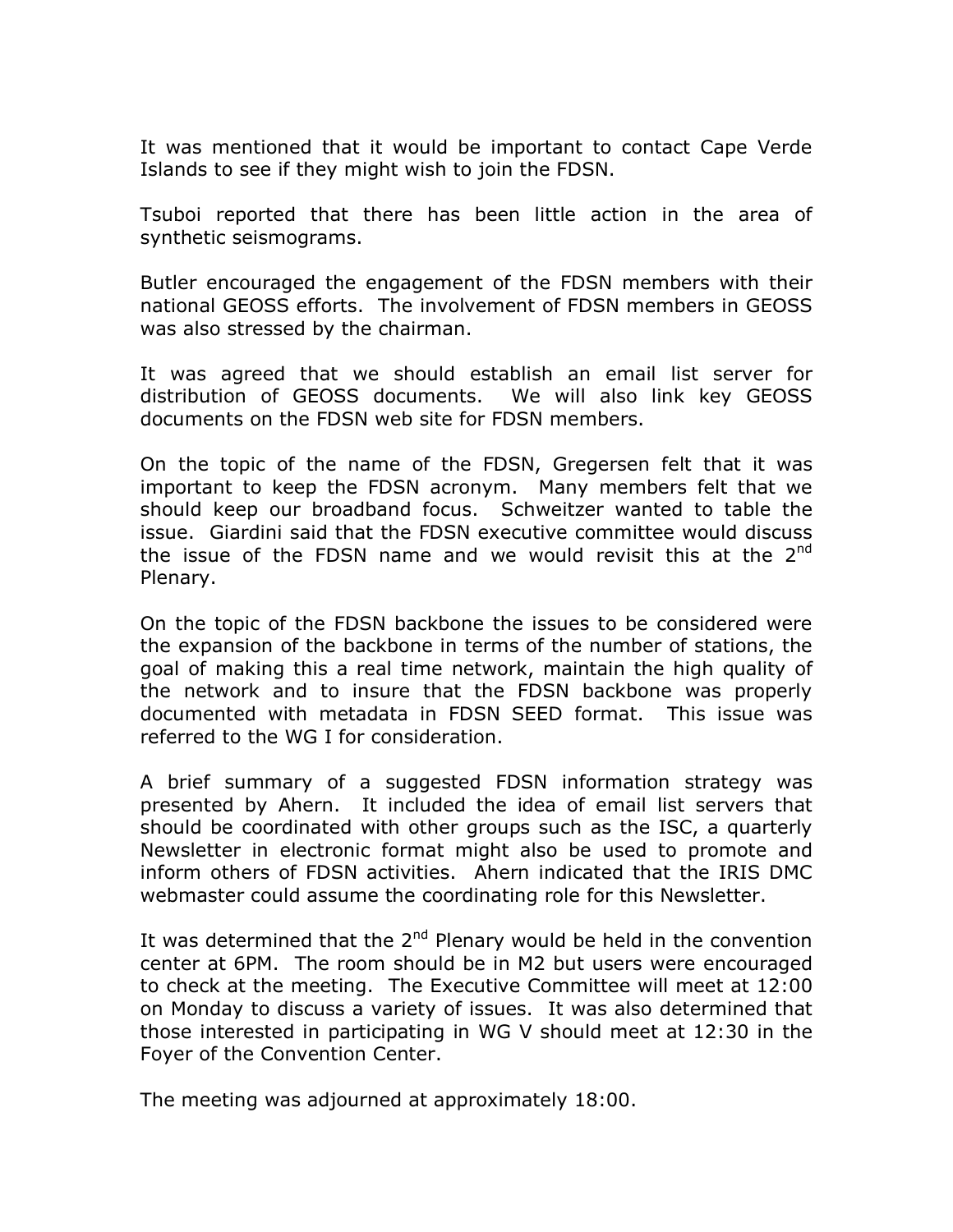#### **Second Plenary Meeting**

Chairman Giardini called the second plenary session of the FDSN to order at 18:05 on 3 October 2005. Giardini acknowledged the presence of the IASPEI president Bob Engdahl and noted that Sergio Barrientos of the CTBTO would give an update on some CTBTO issues.

Giardini reviewed the agenda and no modifications were made to it.

#### **Working Group Reports**

Tsuboi reviewed the work of the WG I. He noted that it was important to put the station information into a relational database so that it would be easier to update information as well as producing the variety of maps needed.

He reminded all new FDSN members that they should select at least one broadband station from their network for inclusion in the FDSN backbone.

Dost reported that WG II did not meet at the meeting but noted that a new version of the SEED manual (Version 2.4) is nearly ready for printing. He commented that there might be a need for the FDSN to consider standardization of data exchange protocols.

Ahern reported that WG III did not meet either due to the shortness of the meetings. He noted that the DHI was currently being installed at ORFEUS and will soon be installed at ISC to provide event services.

Lyons noted that WG IV would become an inactive working group but that the Excom of the FDSN will continue to discuss CTBTO issues. He mentioned that we will continue with bilateral data exchange and mentioned previous efforts in Canada, GERESS, Australia and Korea. Data from three of these four efforts was flowing to the FDSN archive.

Alex Brisbourne noted that only two people were involved in the discussions of WG V, Portable Instrumentation. Therefore not much progress was made.

Hillebrandt mentioned that the PASSCAL policy of one station per experiment should become open and that the FDSN should consider adopting this policy as well. Giardini wants to insure that the primary contacts for all the portable equipment groups are on the FDSN web site. The biggest challenge will be to coordinate activities across the various portable data centers. Giardini asked Brisbourne, working with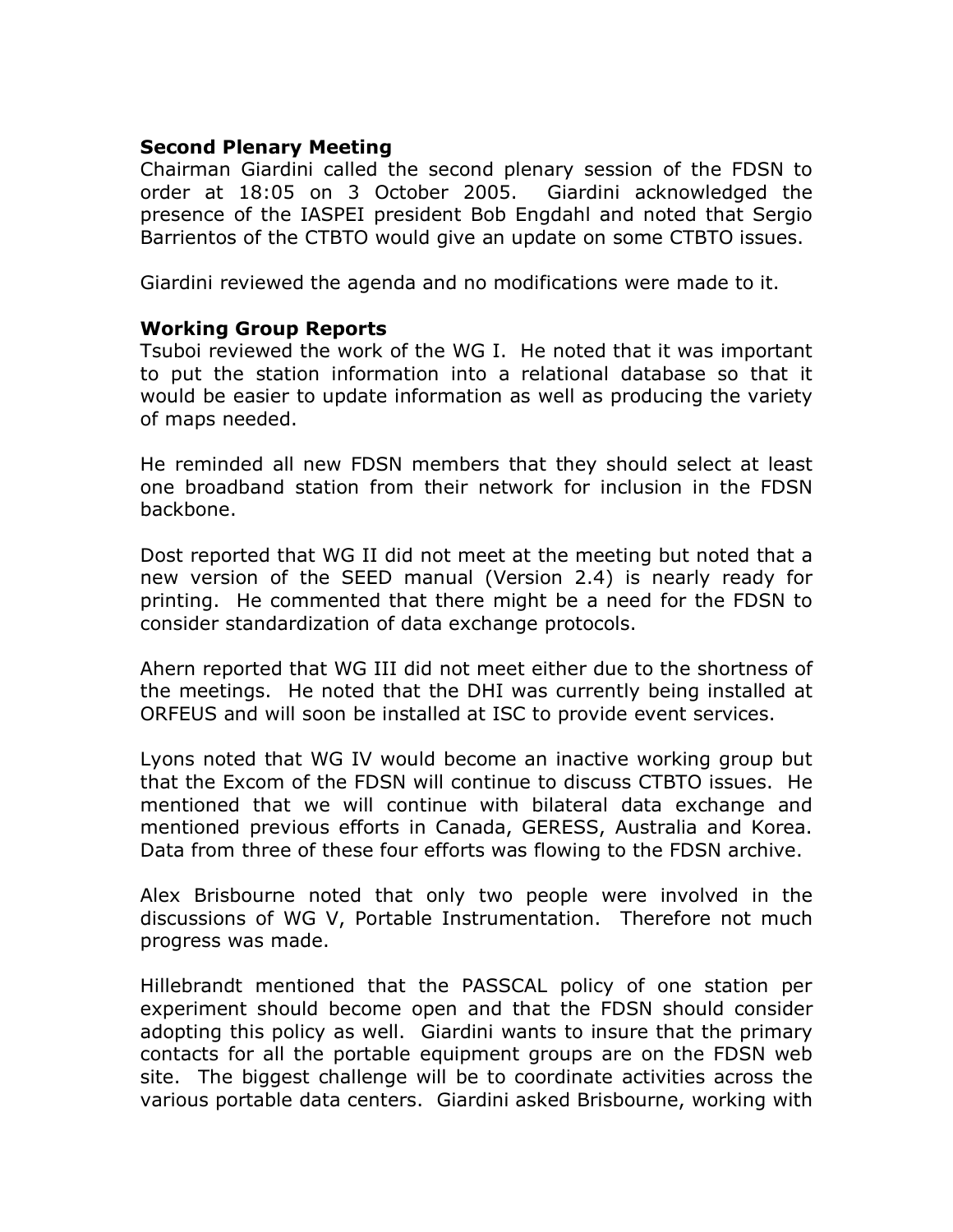Fowler, to lead the efforts of the Portable Working Group V over the next period.

# **NEIRIES Update**

Giardini presented a NERIES update. This was possible to integrated infrastructure initiative funding in Europe. They achieved significant funding at roughly \$10million dollars over 4 years that will support a variety of activities. Activities such as data mining, development of a European reference model, Shakemap and hazard warning are covered in the NEIRIES proposal. One of the key activities is the development of a set of hierarchical data centers within Europe that will include GFZ, INGV, GEOSCOPE and ORFEUS and this should help Europe move ahead in data management at a significant pace.

### **EarthScope Update**

Butler quickly reviewed activities within the US effort called EarthScope. This is a roughly \$200 million dollar effort over 10 years to better understand the earth structure beneath the United States. EarthScope components include

- o SAFOD, the San Andreas Fault Observatory at Depth. This project has already drilled a hole through the San Andreas Fault and instrumentation will be installed to monitor a variety of geophysical parameters including seismic sensors within the borehole.
- o PBO, the Plate Boundary Observatory. This involves the installation of a large number of GPS instruments in the western US augmented with seismic sensors.
- o USArray. This component of EarthScope involves the installation and operation of a huge number of seismic stations across the US over a ten-year period. Butler mentioned that there are MT components of both the permanent and portable parts of USArray.

The PowerPoint presentation is available on the FDSN web site.

# **Tsunami Efforts**

Giradini quickly reviewed some of the activities taking place in the tsunami community. The International Ocean Commission (IOC) is heading the planning in the Indian Ocean region. There are also very active efforts taking place in the Mediterranean and Caribbean regions. GEOSS is active in the tsunami efforts and Butler is involved in those discussions for the FDSN. Butler added how the variety of working groups addressing the tsunami problem is working and how international their role is.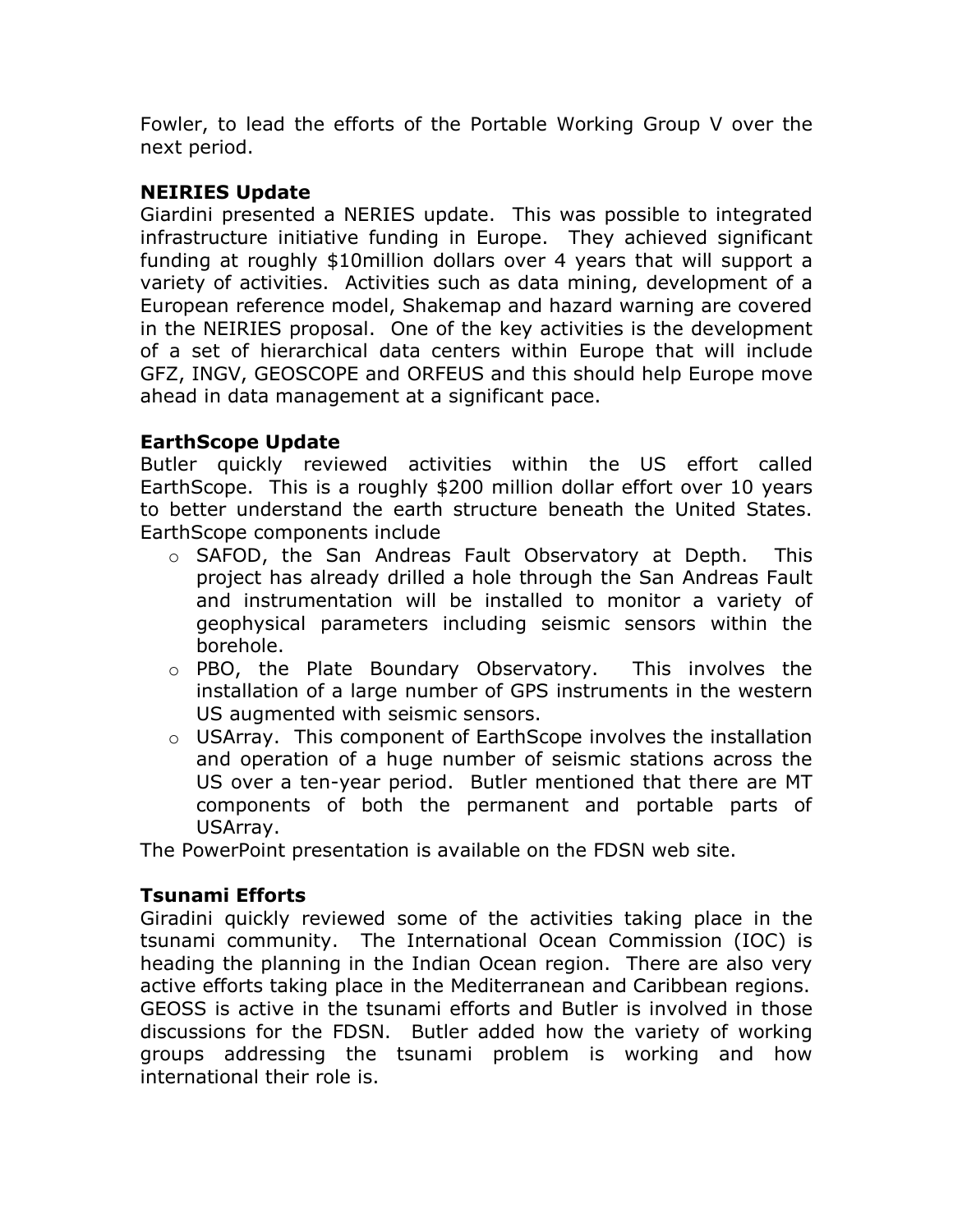Butler mentioned that there is a tsunami meeting taking place in Vina del Mar on Tuesday and others are welcome to attend in addition to Ahern, Barrientos and Butler.

### **Executive Committee Deliberations**

The Executive committee recommended and the Steering Committee supported the idea for the FDSN to remain an organization without a membership fee and to remain independent from any other organization.

The Information Strategy (email list servers, Quarterly Newsletters, and links to important information such as GEOSS) was accepted by the FDSN.

Romanowicz recommended that the FDSN adopt a clear FDSN strategy for GEOSS. Giardini responded that the FDSN is currently engaged in an active and appropriate manner but it is still important for all FDSN members to remain involved in their national GEOSS efforts. While the FDSN members should not expect funding, participation is essential.

The Excom recommends that the WG IV become inactive.

Working Group I issues discussed lead the Excom to recommend that the expansion of the FDSN backbone is a desirable thing especially when one considers all of the new members. Each member should designate at least one new station to be become part of the FDSN network. The focus of the backbone is still to be broadband when possible, geographically appropriate and if possible a station that delivers data in real time.

Butler proposes that we identify which stations provide data in real time and we put that in the inventory.

The Excom encourages WG V to begin its work very soon. It should self-organize and identify a chair as soon as possible.

The Executive Committee recommends that we add the name International and remove the broadband from the name of the FDSN. The acronym should remain FDSN. The Executive committee recommendation to officially change the name of the FDSN to the International Federation of Digital Seismic Networks was approved by the Steering Committee.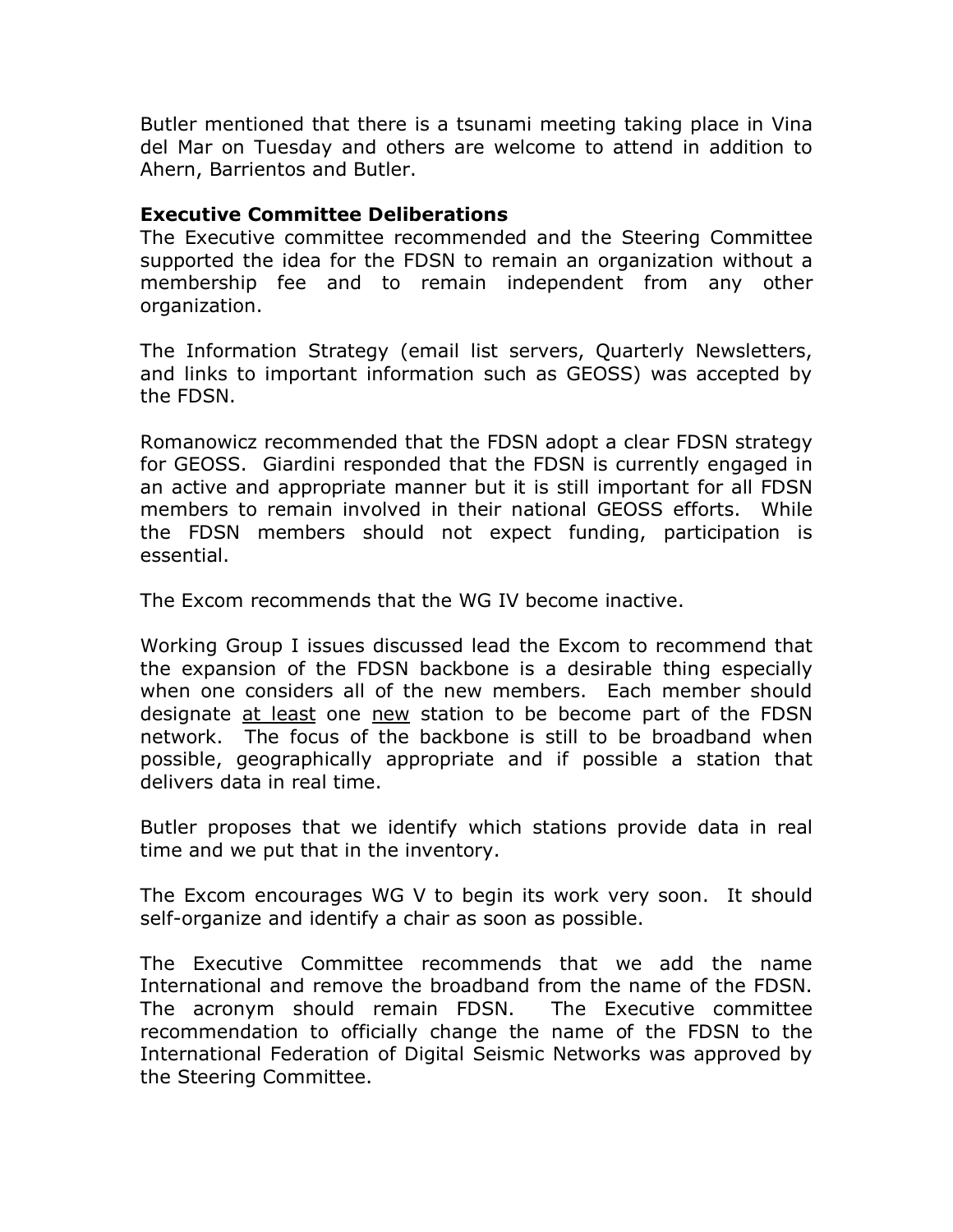Members of the Steering Committee were encouraged to send names of possible new FDSN chairs to Giardini for consideration. The chairman and the secretary should change at the next meeting. Members should remember that the geographic location of the chair and the secretary should not be the same and that the new chair should not be from the part of the world recently providing the chairs.

The location of the next annual meeting received a lot of discussion. There was some resistance to meeting with the ASC in Bangkok due to the amount of travel involved. Others felt that since the FDSN will next attempt expansion in SE Asia the Bangkok meeting offers tremendous opportunities and travel to Bangkok is much less difficult that other places. Other options are the Western Pacific AGU in July in Beijing or the tsunami meeting this coming summer in Bali. We will determine the next venue by email.

### **CTBTO**

Sergio Barrientos brought FDSN members up to date on a few issues related to the CTBTO and the IMS. The CTBT can now share data with UNESCO recognized tsunami centers. At the present time this includes PTWC and the Japanese Tsunami Center. This is an important development since these tsunami centers are not National Data Centers of the CTBTO and yet data is being shared with them.

Barrientos also mentioned that some auxiliary stations are now sending data in a continuous mode at the request of the Japanese Tsunami Center. At this time, this release of data to the tsunami centers is the only release of data from the IDC.

Chairman Giardini closed the second plenary meeting at 19:40.

Minutes respectfully submitted by

Tim Ahern FDSN Secretary